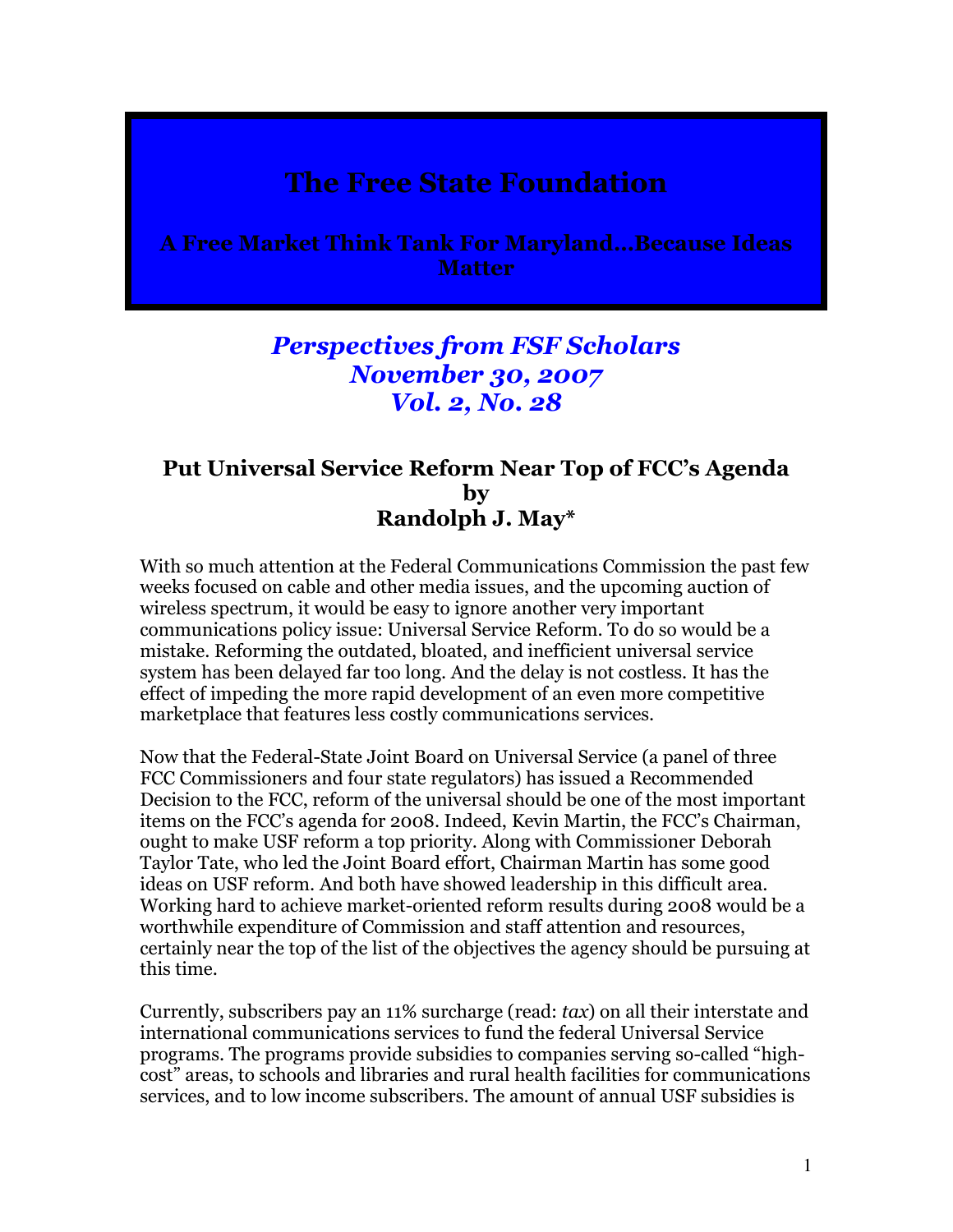now approximately \$7.7 billion (yes, read: billion) per year, with the largest component the \$4.5 billion in subsidies for high-cost support. High-cost subsidies have been, by far, the fastest growing part of the USF support funding, with most of that growth attributable to support granted to wireless carriers.

In light of today's rapid technological advances and competitive marketplace changes, it would be easy to imagine even bolder reform proposals than those put forward by the Joint Board. Nevertheless, the recommendations reflect considerable hard work and thoughtfulness, and if adopted, in general, would lead to a subsidy support system that would be less wasteful and less efficiencyinhibiting.

The following reform recommendations are especially worthy of consideration.

- Cap the high-cost fund at its current level to prevent the unsustainable expansion this fund has experienced in the last several years.
- Eliminate the so-called "identical support rule" whereby wireless carriers newly-eligible to receive support receive subsidies based on the amount of support received by the incumbent wireline company rather than the amount of support which would cover their own costs.
- Engage in "reverse auctions" as a means of how to determine the distribution of support. Under this mechanism, the carrier bidding the lowest amount would "win" the subsidy to provide service to a designated area. (The Joint Board did not firmly recommend adoption of reverse auctions, but did suggest the concept is worthy of consideration.)

The Joint Board recommended establishing three separate support funds – a carrier-of-last-resort fund, a broadband fund, and a mobility find – with the amount of funding capped at approximately the \$4.5 billion level of the current high-cost fund. The broadband fund would be tasked with facilitating construction of facilities for

new broadband services to unserved areas. The mobility fund would be used to promote dissemination of wireless voice services to unserved areas. And the carrier-of-last-resort fund would support wireline carriers who provide this function.

A few of the Joint Board's observations are especially noteworthy because so often in the past discussions of universal service have been devoid of straight talk. Regarding the overall size of the subsidies, the Board said this:

Many areas of government enterprise operate within a budget, and we think that high-cost funding can do likewise, provided that we are willing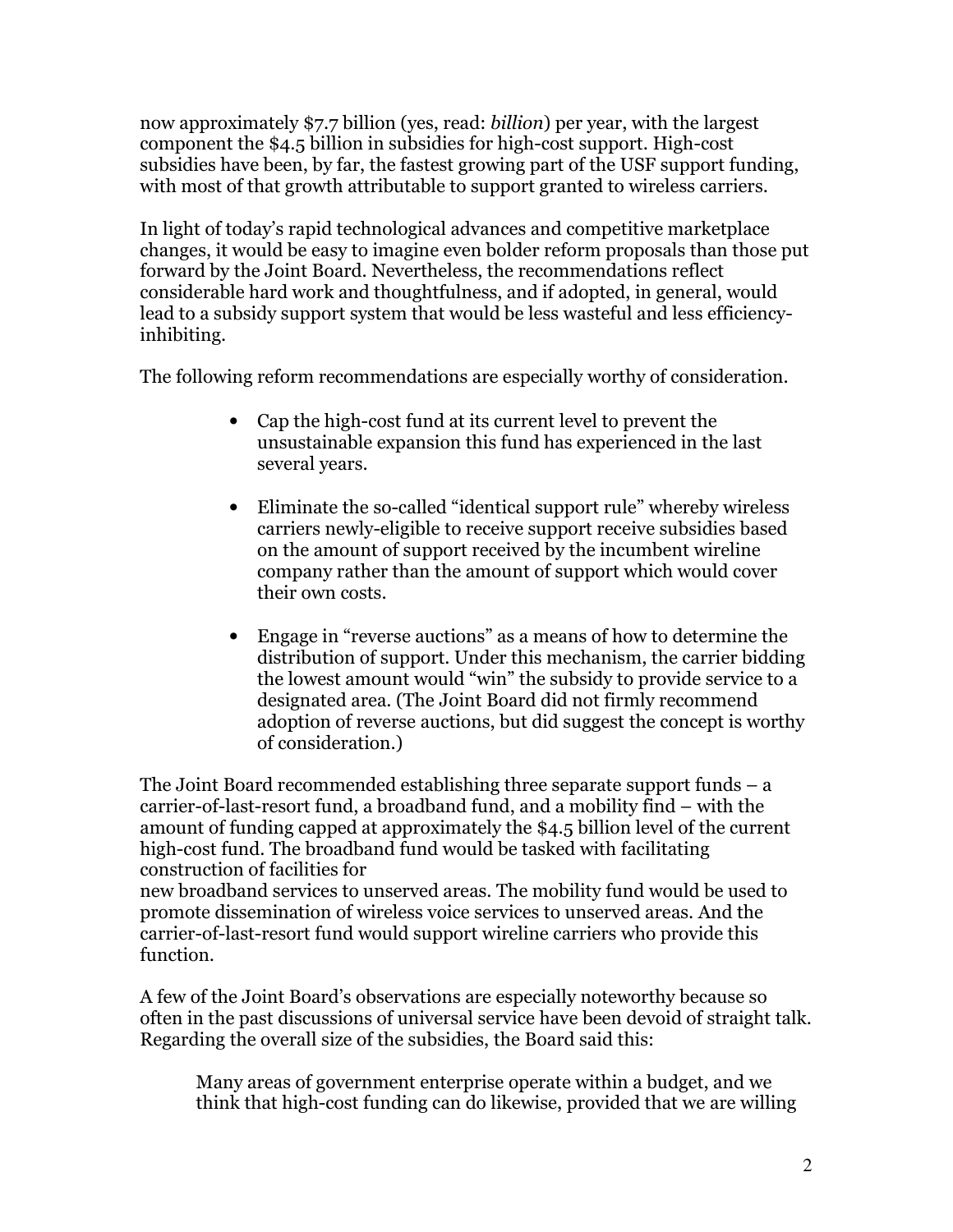to make realistic estimates of the funding needed to meet the statutory requirement that we preserve and advance universal service. Over the longer term, we anticipate that total funding can and should be decreased as broadband and wireless infrastructure deployment becomes widespread throughout the country.

And regarding the wastefulness inherent in the aspect of the current regime that has led to such apparently uncontrollable growth, the Board had this to say:

The Joint Board recognizes that the identical support rule has resulted in the subsidization of multiple voice networks in numerous areas and greatly increased the size of the high-cost fund. High cost support has been rapidly increasing in recent years due to increased support provided to competitive ETCs. These carriers receive high-cost support based on the per-line support that the incumbent LECs receive rather than the competitive ETCs' own costs. Support for competitive ETCs has risen to almost \$1 billion. We believe it is no longer in the public interest to use federal universal service support to subsidize competition and build duplicate networks in high-cost areas…The rule bears little or no relationship to the amount of money competitive ETCs have invested in rural and other high-cost areas of the country."

Common-sense straight talk like this might not seem out of the ordinary in the context of private sector marketplace environments, or, even in the context of some other government-run funding programs. But, frankly, such directness is not the norm in the context of discussions about universal service, where the talk often turns to references about "the political realities of the square states," or the "way things have always been since shortly before Genesis."

Make no mistake. If I were Universal Service czar, I likely would propose more far-reaching reforms that would reduce the size of the annual USF support (and, therefore, the size of the 11% tax on consumers' long distance calls which funds the subsidies). Subsidies could be targeted more narrowly to help low-income persons who truly need financial support. But the state and federal regulators comprising the Joint Board deserve credit for putting meaningful proposals on the table as a positive step in the right direction.

Now, it is up to the full FCC to take concrete actions that will advance USF reform by stabilizing the size of the system, by making it more efficient through elimination of duplicative and non-targeted subsidies, and by making it more conducive to the further development of competition on a cost-effective, technology-neutral basis by employing distribution mechanisms such as reverse auctions.

USF reform is a subject on which FCC Chairman Martin has advocated marketoriented initiatives. USF reform should appear near the top of the Commission's to-do list going into 2008.